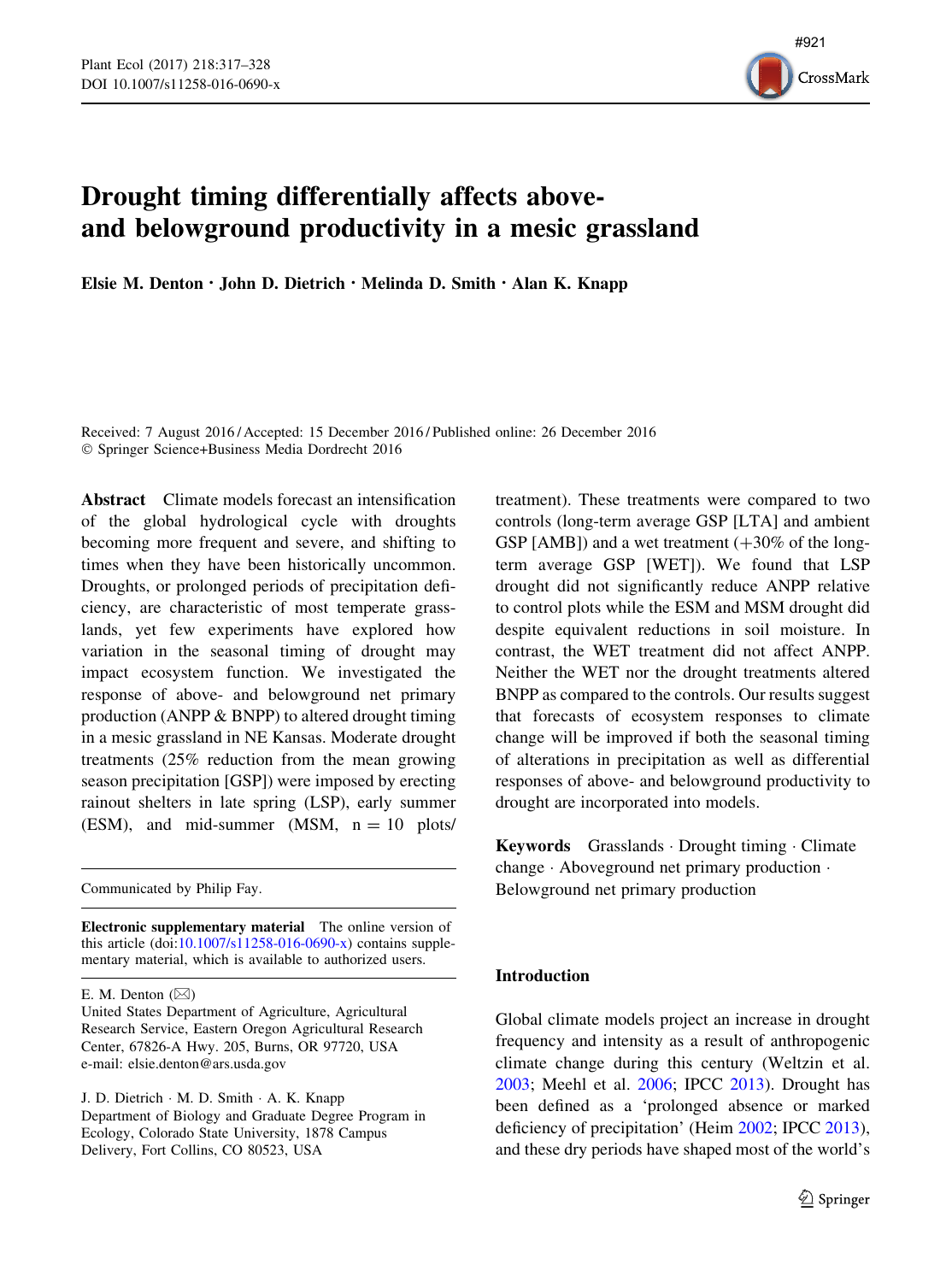grasslands for millennia (Forman et al. [2001\)](#page-10-0). While the frequency and severity of drought varies considerably among grasslands (Chen et al. [2012](#page-9-0)), mean annual precipitation (MAP) has long been recognized as a driver of aboveground net primary productivity (ANPP) at broad spatial scales and across multiple continents (Sala et al. [1988,](#page-11-0) [2012;](#page-11-0) Knapp and Smith [2001;](#page-10-0) Hsu et al. [2012\)](#page-10-0). However, the relationship between precipitation and ANPP is much weaker locally (Lauenroth and Sala [1992;](#page-10-0) Huxman et al. [2004\)](#page-10-0). One reason suggested for this is that the timing of precipitation (or its absence), as opposed to total amount, can be an important determinant of ANPP in some grasslands (Ji and Peters [2003;](#page-10-0) Svoray and Karnieli [2011](#page-11-0); Cherwin and Knapp [2012](#page-9-0); La Pierre [2013\)](#page-10-0).

Shifts in the timing of drought are expected under some climate change scenarios (Kunkel and Liang [2004;](#page-10-0) Christensen et al. [2007;](#page-9-0) Kunkel et al. [2013](#page-10-0)). In the Central US, historically most droughts have occurred in the middle of the growing season (July– August), after plants have had time to grow exten-sively (Stahle and Cleaveland [1988;](#page-11-0) Seneviratne et al. [2002\)](#page-11-0), but climate models forecast that the drought window may move earlier in some regions (Christensen et al. [2007](#page-9-0); Kunkel et al. [2013](#page-10-0)). If future droughts were to occur during more vulnerable periods for plant growth, ANPP could be reduced more than expected (Heitschmidt and Vermeire [2006](#page-10-0); Jongen et al. [2011\)](#page-10-0). Despite the potential importance of drought timing as a determinant of productivity, we know little about how shifts in prolonged dry periods will affect ecosystems (but see Bates et al. [2006](#page-9-0); Heitschmidt and Vermeire [2006](#page-10-0)). Even less is known about how drought timing may affect belowground primary productivity (BNPP).

To address these knowledge gaps, we experimentally altered drought timing (late spring, early summer, and mid-summer) to test two hypotheses (1) that drought impacts on production would vary based on the period of the growing season over which the droughts were imposed with the largest reduction in net primary production (ANPP  $+$  BNPP) occurring as a result of the early summer drought; (2) that ANPP would be more sensitive to drought than BNPP. The latter hypothesis was based on patterns observed in previous studies (see below) and the expectation that allocation of biomass to root production would be advantageous during dry periods. We also measured available soil nitrogen levels over the course of the growing season to determine if timing of drought influenced other belowground resources.

We expected that ecosystem sensitivity to an early summer drought would be highest. High levels of soil moisture would lessen the effect of reduced precipitation inputs in the late spring (Knapp et al. [2002](#page-10-0); Seneviratne et al. [2002\)](#page-11-0), whereas most growth will have already occurred in this NE Kansas grassland prior to a mid-summer drought (Paruelo and Lauenroth [1995;](#page-11-0) Briggs and Knapp [2001](#page-9-0)). Additionally, many plant species are likely adapted to mid-summer droughts (Heckathorn and De Lucia [1991;](#page-10-0) Zhang et al. [2011;](#page-11-0) Olsen et al. [2013](#page-10-0)). We predicted that ANPP would be more responsive than BNPP based on evidence from past studies that have almost always found a positive correlation between precipitation and ANPP (Briggs and Knapp [1995](#page-9-0); Knapp and Smith [2001;](#page-10-0) La Pierre et al. [2011](#page-10-0)), but equivocal trends with BNPP (Derner et al. [2003](#page-10-0); Zhou et al. [2012](#page-11-0); Byrne et al. [2013;](#page-9-0) Evans and Burke [2013;](#page-10-0) Kong et al. [2013](#page-10-0)). The potential effect of drought timing on soil nitrogen level is important as increased nitrogen availability post-drought may facilitate recovery (Sala et al. [2012;](#page-11-0) de Vries et al. [2012](#page-10-0)).

#### Methods

#### Study site

Research was conducted at the Konza Prairie Biological Station (KPBS), a Long Term Ecological Research (LTER) site located in the Flint Hills region of NE Kansas in the Central US (39°05'35"N, 96°33′31″W). This 3487 ha native, unplowed grassland is at the western edge of the historic tallgrass prairie distribution (Samson et al. [2004\)](#page-11-0). Representative plant communities are dominated by a few perennial, C4 grass species such as Andropogon gerardii and Sorgastrum nutans with a much higher number of less common,  $C_3$  forbs driving patterns of spatial and temporal diversity. For our study, we selected an upland site that had been burned in the spring around every 4 yrs since 1983. The site was burned on 13 April, 2013 (Konza Prairie LTER data set, KFH011; Briggs [1972-](#page-9-0)present). Soils at this site are Florence silt loam (Knapp et al. [1998](#page-10-0)), relatively rocky and with depth to bedrock estimated a  $\sim$  50 cm.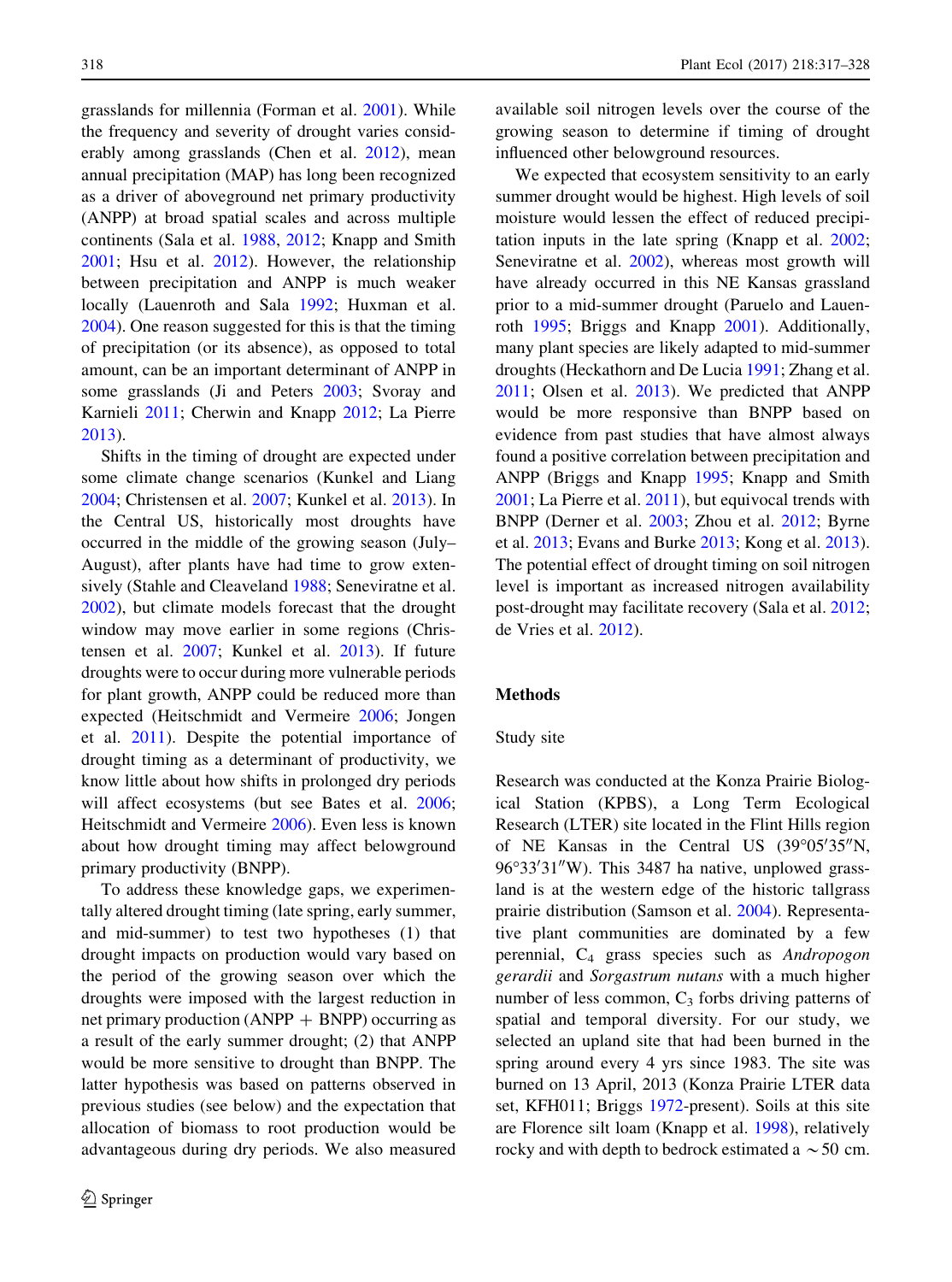MAP at the experimental site is 860 mm with mean growing season precipitation [GSP] of 610 mm (1 April–30 September) (National Climate Data Center's Global Historical Climatology Network, Manhattan, KS: station ID USC00144972 [1981–2005]).

## Experimental treatments

The drought timing experiment was conducted during the 2013 growing season (April–September). This experiment included three drought manipulations imposed in late spring (LSP), early summer (ESM), and mid-summer (MSM), respectively. All drought treatments received a target of 75% of the mean GSP; growing season droughts of this severity have occurred approximately once every 8 years since 1891 (National Climate Data Center's Global Historical Climatology Network, Manhattan, KS). In addition, there were two control treatments: an ambient precipitation treatment (AMB) that received unadjusted precipitation and a long-term average (LTA) treatment that received some additional precipitation to bring its water inputs up to the 25-year mean GSP. Finally, we included a water addition treatment (WET) that received a target of  $+30\%$  of the longterm average GSP. The WET treatment was included to minimize naturally occurring periods of low soil moisture that are typical of Kansas summers (Knapp et al. [2002;](#page-10-0) Seneviratne et al. [2002](#page-11-0); Wilcox et al. [2014\)](#page-11-0) and thus facilitate detecting drought impacts, particularly for the MSM drought treatment when dry periods are more likely to occur. The LTA and the WET treatments were imposed by manually adding water to each plot on a weekly basis throughout the growing season as needed (see below). Because ambient precipitation was near the long-term mean, we added very little water to the LTA treatment  $({\sim}76$  mm total). Thus, the total GSP received by both control treatments (i.e., LTA and AMB) was within the 95% confidence interval around the mean GSP for KPBS, allowing us to combine these treatments in subsequent analyses using contrasts. See Table [1](#page-3-0) for the actual dates of the treatments and how much precipitation each treatment received. All treatments had 10 replicates.

Droughts were imposed by erecting 2.5 m  $\times$  2.5 m clear polycarbonate, Dynaglas Plus<sup>®</sup> roofs over the plots (PALRAMB Industries LTD, Kutztown, PA, USA) center over  $1 \text{ m} \times 1 \text{ m}$  sampling plots. Initially, the roofs were installed 0.8 m above the ground, but were moved progressively upwards to a maximum of 1.2 m as the season progressed to avoid interference with the vegetation canopy. Water was added weekly to the WET treatment using water from a well on-site and a flow meter (Electronic Digital Meter, Great Plains Industries, INC., Wichita, KS, USA). A minimum of 7.3 mm was added weekly, plus additional when precipitation was below average. The maximum amount added in one week was 39 mm. Similar additions were applied to the LTA treatment when necessary to bring it up to the long-term mean precipitation for a given week.

## Data collection

#### Precipitation and soil moisture

Climate data for the 2013 growing season were downloaded from NOAA's National Climatic Data Center and consisted of daily totals of precipitation from KPBS (station ID CD0076A4), 6 km SWW of Manhattan, Kansas. This weather station was 2.5 km north of the study site.

Soil moisture data were collected from late April through September in a subset of the plots using 20-cm soil moisture probes (Model ECH20, Decagon Devices, Pullman, WA, USA). Soil moisture data were collected in five replicates of each of the drought treatments, four replicates each for the AMB and LTA treatments, and three replicates for the WET treatment. Probes were located in the center of each  $1 \times 1$  m plot and calibrated with periodic gravimetric soil samples (Wilcox et al. [2014](#page-11-0)).

## Net primary production

ANPP was estimated by harvesting aboveground biomass at its peak (mid September in 2013). Two non-overlapping  $0.1 \text{ m}^2$  quadrats were randomly located in each  $1 \times 1$  m sampling plot. For each quadrat, all aboveground biomass was clipped to ground level and sorted to functional type:  $C_4$  grasses,  $C_3$  grasses, and forbs/woody species. Samples were then dried at 60  $\degree$ C for 48 h and weighed. Values from the two quadrats in each plot were pooled.

BNPP was estimated by harvesting root biomass from root in-growth cores similar to those used by Wilcox et al. ([2014](#page-11-0)). The cores were 5 cm in diameter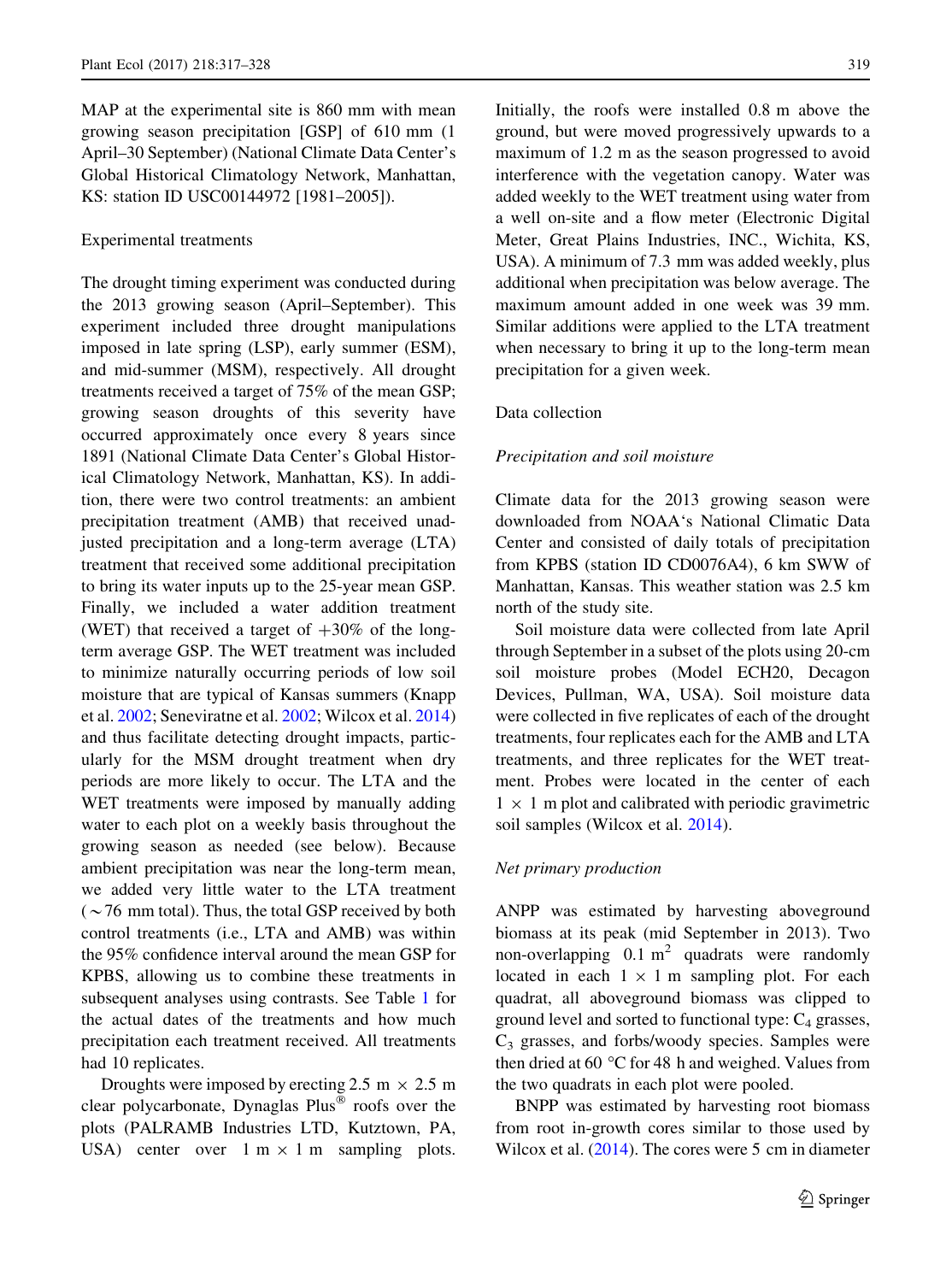<span id="page-3-0"></span>Table 1 Summary of the amount of water received by each treatment at KPBS in 2013 as well as the timing of precipitation exclusion or water addition. The mean air temperature during the period of time over which each

treatment was in place is also shown. The LTA and AMB treatments are associated with the mean air temperature for the entire growing season: 1 April – 30 September, 2013

| Treatment  | Precipitation received (mm) | Percent mean GSP $(\%)$ | Mean air temperature $(^{\circ}C)$ | Timing                                          |
|------------|-----------------------------|-------------------------|------------------------------------|-------------------------------------------------|
| WET        | 788                         | 129                     | 24.0                               | Weekly $(1 \text{ Jun} - 31 \text{ Aug})$       |
| <b>LTA</b> | 681                         | 112                     | 20.2                               | As necessary $(1 \text{ Jun} - 31 \text{ Aug})$ |
| AMB        | 605                         | 99                      | 20.2                               |                                                 |
| <b>LSP</b> | 455                         | 75                      | 18.2                               | $20$ Apr $-22$ Jun                              |
| <b>ESM</b> | 444                         | 73                      | 22.4                               | $22$ May $-2$ Jul                               |
| <b>MSM</b> | 467                         | 77                      | 25.2                               | $22$ Jun $-26$ Jul                              |

Treatments: water addition (WET); long-term average (LTA); ambient (AMB); late spring drought (LSP); early summer drought (ESM); mid-summer drought (MSM)

and 15 cm deep and made of 2-mm fiberglass mesh, a dimension which has been shown to provide sufficient spacing to avoid impeding root in-growth (Montagnoli et al. [2014\)](#page-10-0). Native soil from the study site that had been processed through a 2 mm sieve (to remove preexisting biomass and large debris) was used to fill the in-growth cores. The cores were placed into the ground in holes made by a 5-cm auger, filled with the pre-sieved soil, and then compressed manually to approximate site bulk density. In-growth cores were installed on 11 May and removed in 7 September, a period expected to capture the majority of root growth (Persson [1979;](#page-11-0) Hayes and Seastedt [1987;](#page-10-0) Sindhøj et al. [2000\)](#page-11-0). Cores were then eluted to separate roots from soil. The roots were dried for 48 h at 60  $^{\circ}$ C and weighed. The ash weight of samples was obtained by heating them in a muffle furnace for four hours at 450  $\degree$ C to separate the remaining biomass from soil. The weight of the soil was then subtracted from the initial weight of the samples to determine final biomass. Two cores were installed in each plot and values were later pooled at the plot level.

Vegetation canopy light interception was used as a non-destructive estimate of ANPP and canopy structure (Gamon et al. [1995](#page-10-0)) as end-of-season ANPP measurements might underestimate drought impacts because late summer growth could mask early-season reductions. To assess production responses during the growing season, light measurements were collected biweekly from plots with no drought shelters starting 29 June. Measurements were made with an AccuPAR LP-80 Ceptometer (Decagon Devices, Inc., Pullman, WA, USA). Three readings were taken at ground level. One light reading per plot was taken above the canopy so that the percent of available photosynthetic radiation could be calculated.

## Soil nitrogen

To assess soil nitrogen availability, resin bags ( $n = 2$ ) per plot) were installed on opposing edges of the  $1 \times 1$  m sampling plot to a depth of 10 cm on 17 May and removed on 11 October. Resin bags were constructed using  $5 g$  of Dowex<sup>®</sup> hcr-w2 cationexchange resin and 5 g of Dowex<sup>®</sup>  $1 \times 8-100$  anionexchange resin (Dow Chemical Co., USA) enclosed in nylon (No nonsense, Kayser-Roth Corporation, USA). These were charged for an hour in 0.6 M HCl prior to placement in the field. Upon removal, extractable nitrogen was determined by placing each bag in 80 mL solution of 2 M KCl and agitating for 1–2 h. The elution was then filtered using Whatman 20 Filters 11–12 cm and analyzed for ammonium and nitrate using an OI analytical flow analyzer (Baer et al. [2003](#page-9-0)). We interpreted high extractable nitrogen from the resin bags as low nitrogen use by plants and microbes (Epstein et al. [1998;](#page-10-0) McCulley et al. [2009\)](#page-10-0).

## Statistical analysis

Statistical analyses were performed in SAS 9.3 (SAS Institute, Cary NC). Data were prepped by removing outliers using the generalized ESD test as recommended when the total number of outliers is not known (Rosner [1983\)](#page-11-0). For all datasets used in this analysis, the maximum number of outliers removed via this procedure was three; zero outliers were removed from most datasets.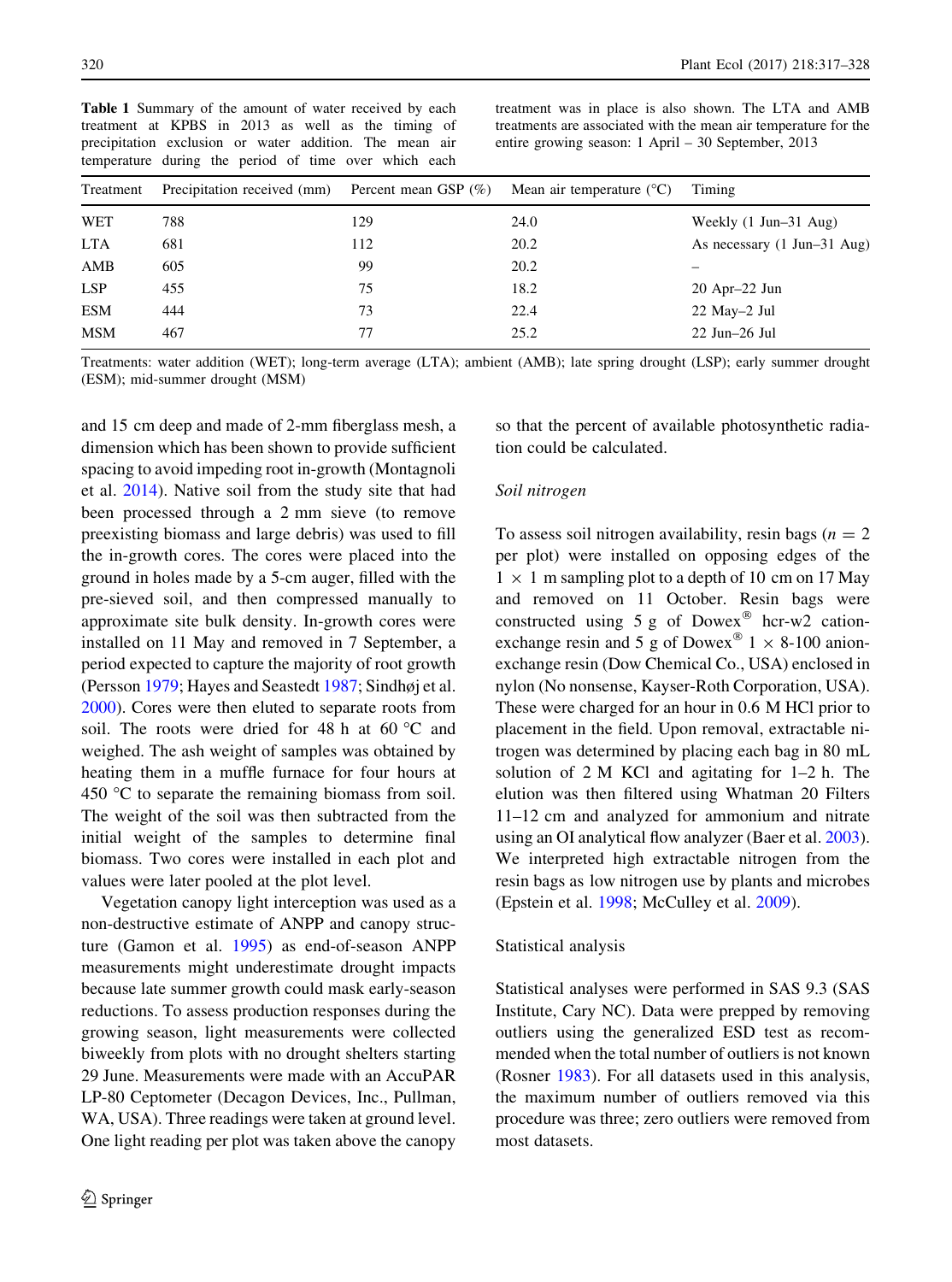<span id="page-4-0"></span>Analysis of variance was conducted using linear models to construct contrasts on each of the following a priori tests for ANPP, BNPP, NPP, and available nitrogen. Block and treatment were fixed factors. The contrasts of interest were the control treatments (AMB and LTA) versus each of the following treatments individually LSP, ESM, MSM, and WET. Additionally, we tested our assumption that no difference existed between AMB and LTA. Note that since AMB and LTA are compared to each of the other treatments individually these contrasts are not independent and are therefore not orthogonal. To keep experiment-wise error rate at alpha  $= 0.05$ , a Bonferroni correction for five multiple tests was applied resulting in a corrected, comparison-wise alpha level of 0.01 (Dunn [1961](#page-10-0)). Treatment differences in functional group ANPP responses to drought were investigated post hoc by contrasting: controls vs LSP, ESM, and MSM separately. Tests were performed for the following functional groups:  $C_3$  graminoids,  $C_4$  grasses, and forb/woody species (corrected alpha level for three multiple contrasts of 0.0167).

Contrasts were also used to examine average soil moisture over the period of time during which the drought treatments were in effect. Contrasts of interest were control treatments (AMB & LTA) versus drought treatments, control treatments versus WET treatment, WET treatment versus drought treatments, LSP versus ESM, and ESM versus MSM (corrected alpha level for five multiple contrasts of 0.01).

End-of-season (9 Sept) light canopy interception was examined using the same contrasts as ANPP. Additionally, light canopy interception was analyzed directly after each drought treatment ended (at roof removal on 29 June, 10 July, and 17 Aug). At each time point, only three contrasts were performed: WET versus controls (AMB & LTA); controls versus the treatment just removed (either LSP, ESM, MSM); and WET versus the treatment just removed. In this case, since only three contrasts were performed, a Bonferroni correction for three multiple tests was used, resulting in a comparisonwise alpha of 0.0167.

Finally, because available nitrogen may limit NPP in mesic tallgrass prairies (Knapp et al. [1998\)](#page-10-0), the relationship of ANPP and BNPP to available nitrogen was investigated using ANOVA with a blocked design. Since no contrasts were tested an uncorrected alpha level of 0.05 was used.

#### Results

#### Efficacy of treatments

Our goal was to impose a 25% reduction in mean GSP at three different times during the growing season. Although we came close to meeting this target for each treatment (LSP =  $75\%$  of mean GSP, ESM =  $73\%$  of mean GSP,  $MSM = 77\%$  of mean GSP; Fig. 1), the time that the roofs were in place to meet these goals varied inversely to what would be expected based on historical precipitation patterns. At KPBS, average daily precipitation tends to decrease during the growing season and we anticipated that the LSP treatment would require roofs to be in place the fewest number of days and the MSM treatment the longest. In contrast, in 2013 the LSP treatment required 62 days to exclude  $\sim$  25% of mean GSP, the ESM treatment required 40 days, and the MSM only 35 days (Table [1](#page-3-0) and Online Resource 1). The average duration of days with no rain needed to achieve these drought treatments was 45 days. Based on long-term precipitation records (KPBS data set, AWE012; Briggs [1982](#page-9-0) present), growing season dry periods of such an extensive duration have occurred only twice in the last 25 years, thus these droughts represented unusually



Fig. 1 Total amount of precipitation received by each treatment over the course of the 2013 growing season (April– September). Thick, dashed lines are the target amount of precipitation for the water addition and drought treatments. Thin dotted lines are the 95% confidence interval around the historic mean growing season precipitation based on a 25-year average (1981–2005). Treatments: water addition (WET); long-term average (LTA); ambient (AMB); late spring drought (LSP); early summer drought (ESM); mid-summer drought (MSM). Gray-scale shading provided for ease of comparison of wet versus dry treatments: dark gray—wet; light gray—control; white—dry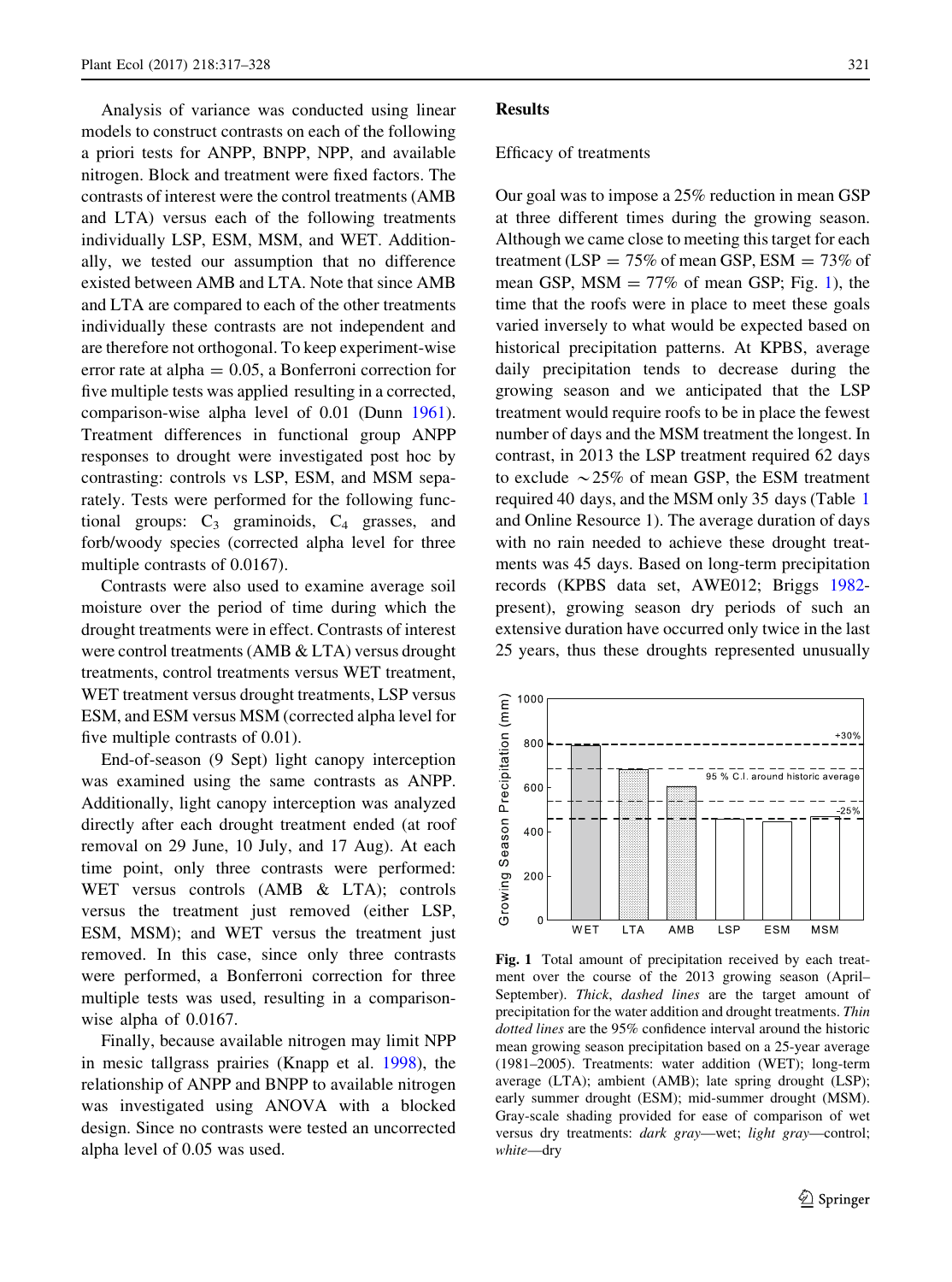<span id="page-5-0"></span>long dry periods for this ecosystem. Although the pattern of natural precipitation inputs was unexpected in 2013, mean air temperature increased over the course of the growing season as is consistent with the general climate patterns of the region. (Table [1](#page-3-0)). We also nearly achieved our target for the WET treatment  $(+30\% \text{ of mean GSP})$  by adding enough water from June through August to increase inputs to 129% of GSP (Fig. [1\)](#page-4-0). Finally, the AMB and LTA treatments were within the 95 confidence interval [541-682 mm] around the mean GSP (99 and 112% of the mean GSP, respectively, Fig. [1\)](#page-4-0).

Soil moisture was not significantly higher in the WET as compared to the control treatments  $(P = 0.22)$ , while both the control treatments and the WET treatment were significantly wetter than the drought treatments  $(P = 0.007$  and 0.009, respectively). Relative to soil moisture in the control plots, the drought treatments (LSP, ESM, MSM) were 31, 23, and 34% drier than the controls, respectively (Fig. 2, top). There were no significant differences among the drought treatments; the ESM drought differed from neither the LSP drought ( $P = 0.44$ ) nor the MSM drought ( $P = 0.81$ ). Note that these comparisons were made just for the periods when roofs were deployed in the drought treatments.

#### Treatment effects on productivity

As predicted, ANPP and BNPP responded differently to the precipitation treatments. ANPP decreased in the drought treatments when compared to the control treatments  $(LSP = -18\%, \text{ESM} = -23\%,$  $MSM = -26\%)$ , but only significantly so in the ESM  $(P = 0.0038)$  and MSM droughts  $(P = 0.0009)$ . The WET did not result in significantly increased aboveground production compared to the controls (WET =  $+12\%$ ;  $P = 0.12$ , Fig. [3](#page-6-0), top). By contrast, BNPP did not differ between any of the treatments  $(WET = -1\%;$  LSP = 0%; ESM =  $+1\%$ ; MSM =  $+12\%$ ); Fig. [3,](#page-6-0) bottom). Furthermore, ANPP and BNPP were not related to each other ( $P = 0.22$ ) indicating no consistent pattern in partitioning by treatment. NPP  $(ANPP + BNPP)$  was not significantly different among the treatments (Online Resource 2), likely because of the increased variance caused by BNPP estimates and the slight trend for BNPP to respond opposite of ANPP (Fig. [3,](#page-6-0) bottom). No differences in aboveground biomass were



Fig. 2 (Top) Mean volumetric soil moisture for each treatment for the period of time when the experimental drought was in effect (22 April–26 July), for exact dates of each treatment see Table [1](#page-3-0). Error bars are 95% confidence intervals around the mean. (Bottom) Plant available nitrogen captured by resin bags (17 May–11 Oct). (inset) available nitrogen data are presented separately as nitrate  $(NO<sub>3</sub><sup>-</sup>)$  and ammonium  $(NH<sub>4</sub><sup>+</sup>)$ . Asterisk indicates treatments significantly different from controls (alpha level of 0.01 for five multiple tests)

found between treatments when separated by functional type for  $C_4$  species ( $Ps > 0.022$ ),  $C_3$  species  $(Ps > 0.54)$ , or forbs/woody species  $(Ps > 0.51)$ . Plots of functional type biomass can be found in Online Resources 3.

Canopy light interception was strongly correlated with ANPP at the end of the growing season (Online Resource 4). Directly after the LSP, ESM, and MSM droughts canopy light interception in each drought treatment was significantly lower than in the corresponding AMB, LTA, and WET treatments (Fig. [4,](#page-7-0) top;  $P < 0.013$ ) (LSP = 24%, ESM = 58%, and  $MSM = 49\%$  reductions from control light interception), indicating that biomass was significantly higher in the three wetter treatments. However, by the end of the season, as in the direct ANPP data, only ESM and MSM droughts still showed reduced canopy light interception compared to the control treatments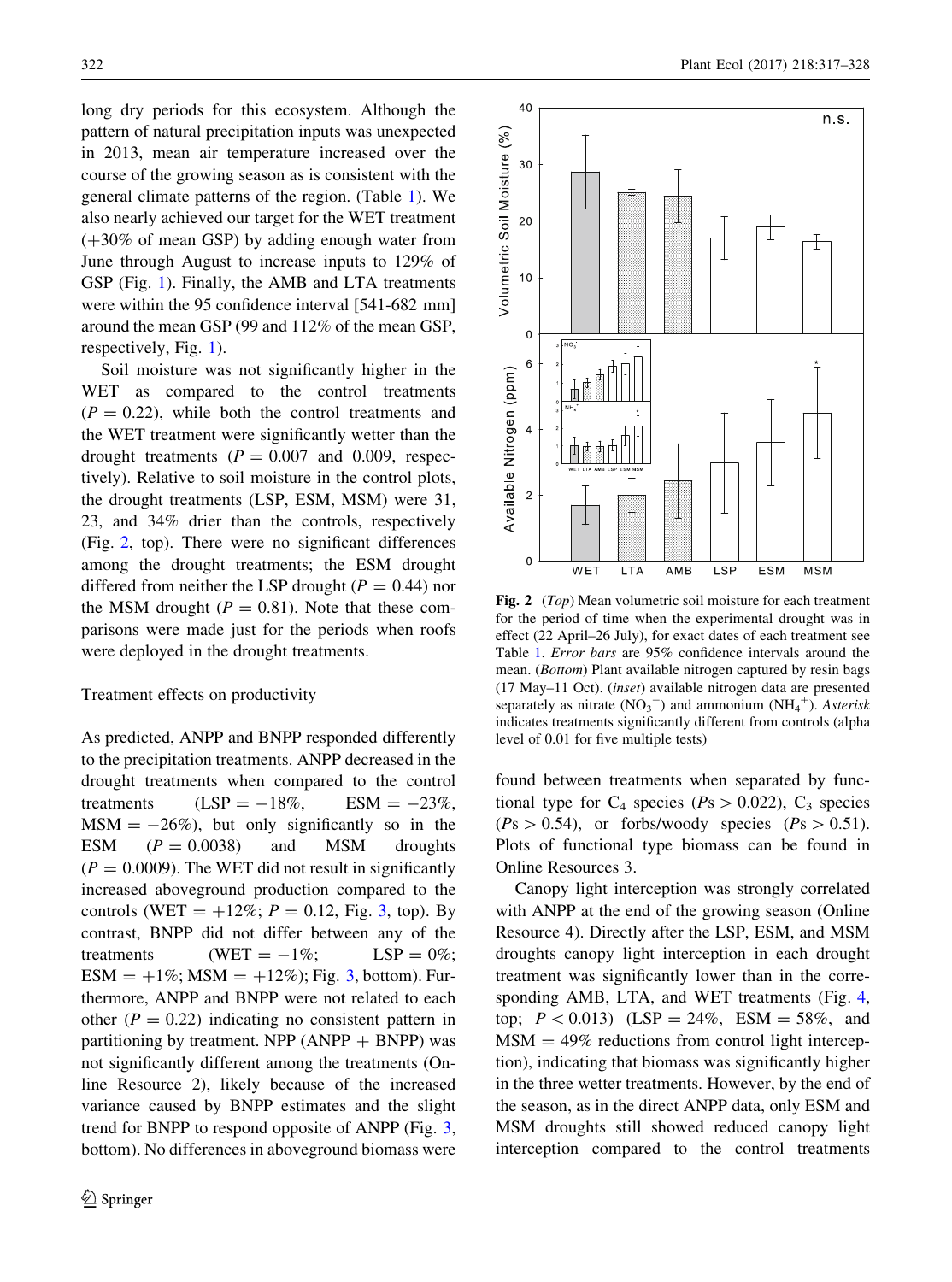<span id="page-6-0"></span>

Fig. 3 Aboveground net primary production (ANPP) (top) and belowground net primary production (BNPP) (bottom) for each treatment. Treatments that are significantly different from the controls (LTA & AMB) are indicated with asterisks. Error bars indicate 95% confidence interval around the mean. Alpha level of 0.01 is used because of a Bonferroni correction for five multiple tests. See Fig. [1](#page-4-0) legend for treatment abbreviations

(reductions in end-of-season light interception relative to controls:  $LSP = 26\%, ESM = 30\%,$  $MSM = 42\%)$ . This indicates that the LSP drought was able to recover the biomass that it was unable to produce during the drought in the post-drought period. Light interception in the WET treatment did not differ from light interception in the control treatments during any period.

## Soil nitrogen

A trend of increasing available nitrogen with decreased precipitation was evident, and it appears that the available soil N increased as the drought treatments occurred later in the season (Fig. [2,](#page-5-0) bottom). However, due to high variance, only the MSM drought was significantly higher than the controls  $(P = 0.0008)$ . There was an increase in ammonium in the MSM drought to nearly twice as much ammonium as the controls (194%;  $P = 0.0002$ ).

The other treatments did not have significantly more ammonium than controls. Nitrate levels did not differ across treatments ( $Ps > 0.25$  $Ps > 0.25$  $Ps > 0.25$ ; Fig. 2, bottom, inset). There was a negative correlation between ANPP and available nitrogen ( $P = 0.0023$ ). In contrast to available nitrogen and ANPP, there was no relationship between nitrogen and BNPP ( $P = 0.89$ ).

## Discussion

Climate change models predict not only an increase in the variability and severity of precipitation patterns over the course of the next century (Weltzin et al. [2003;](#page-11-0) Meehl et al. [2006](#page-10-0); IPCC [2013\)](#page-10-0), but also potential shifts in the timing of precipitation (Kunkel and Liang [2004](#page-10-0); Christensen et al. [2007;](#page-9-0) Kunkel et al. [2013\)](#page-10-0). Precipitation has long been known to be an important driver of ANPP in grasslands (Sala et al. [1988;](#page-11-0) Knapp and Smith [2001](#page-10-0); Chen et al. [2012\)](#page-9-0), but some research has shown that precipitation during certain periods of the year is a more important predictor of ANPP than others (La Pierre et al. [2011\)](#page-10-0), probably because it occurs during important phenological periods for determining growth (Hafid et al. [1998;](#page-10-0) Heitschmidt and Vermeire [2006;](#page-10-0) Jongen et al. [2011](#page-10-0)). Therefore, altering the timing of precipitation has the potential to impact productivity. However, very few experiments that manipulate drought timing have been conducted in natural settings (but see Bates et al. [2006;](#page-9-0) Robertson et al. [2009](#page-11-0)), despite research indicating that net ecosystem carbon exchange is sensitive to precipitation timing (Chou et al. [2008;](#page-9-0) Jongen et al. [2011\)](#page-10-0). By manipulating precipitation amount and drought timing in a tallgrass prairie in NE Kansas, we found that timing of drought significantly influenced ANPP, with later droughts having a larger effect than droughts earlier in the growing season. In contrast, BNPP was not significantly affected by any precipitation alteration. We also found that timing of drought may influence the amount of available nitrogen in the soil.

The sensitivity of ANPP to precipitation amount in our experiment was consistent with other studies in the region (Sala et al. [1988;](#page-11-0) Lauenroth and Sala [1992](#page-10-0); Knapp and Smith [2001](#page-10-0); Hsu et al. [2012\)](#page-10-0), including many conducted at KPBS (Briggs and Knapp [1995](#page-9-0); Knapp et al. [2002](#page-10-0); La Pierre et al. [2011](#page-10-0); Wilcox et al. [2014\)](#page-11-0). The 18 to 26% reductions in ANPP in the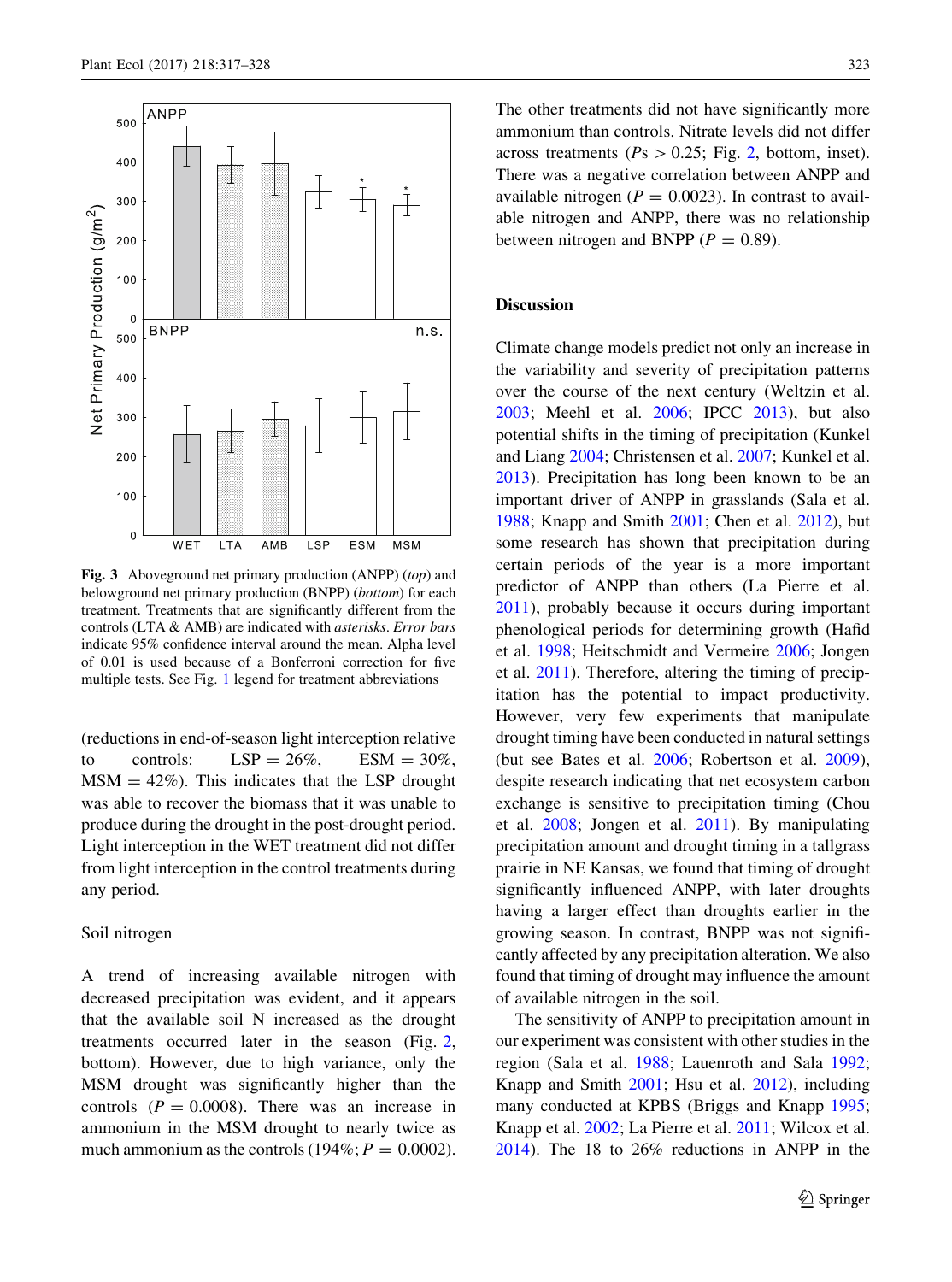<span id="page-7-0"></span>

Fig. 4 Canopy light interception to soil surface, as a proxy for aboveground biomass (see Online Resource 4 for the relationship between aboveground net primary productivity (ANPP) and canopy light interception). Higher canopy light interception corresponds to higher ANPP. Top: Canopy light interception as measured immediately after each drought period ended (after roofs were removed). In each panel, light interception in the drought treatments was compared to that in the WET and control treatments. Treatments that are significantly different from the

drought treatments were similar, though slightly higher, than ANPP responses observed as a result of other within-season precipitation manipulations (both water additions and precipitation exclusions) at KPBS which resulted in ANPP changes of 1171 to 1211 % (Knapp et al. [2002;](#page-10-0) Hoover [2014;](#page-10-0) Wilcox et al. [2014](#page-11-0)). Interestingly, while ANPP was reduced in the later

controls are indicated with asterisks, based on a Bonferroni correction for three multiple tests alpha level is 0.0167. Error bars are 95% confidence intervals around the mean. Bottom: canopy light interception at the end of the growing season at the time of biomass harvest for estimating ANPP (End-of-Season light sampling: September 9, 2013 vs ANPP harvest: September 13, 2013). Alpha level of 0.01 is used because of a Bonferroni correction for five multiple tests. See Fig. [1](#page-4-0) legend for treatment abbreviations

drought treatments, it did not increase in the WET treatment, though it should be noted that soil moisture, a better predictor of production responses than precipitation (Fay et al. [2003\)](#page-10-0), was not significantly higher in the WET treatment than the controls.

Based on results from agricultural studies conducted with wheat, a  $C_3$  grass, one would expect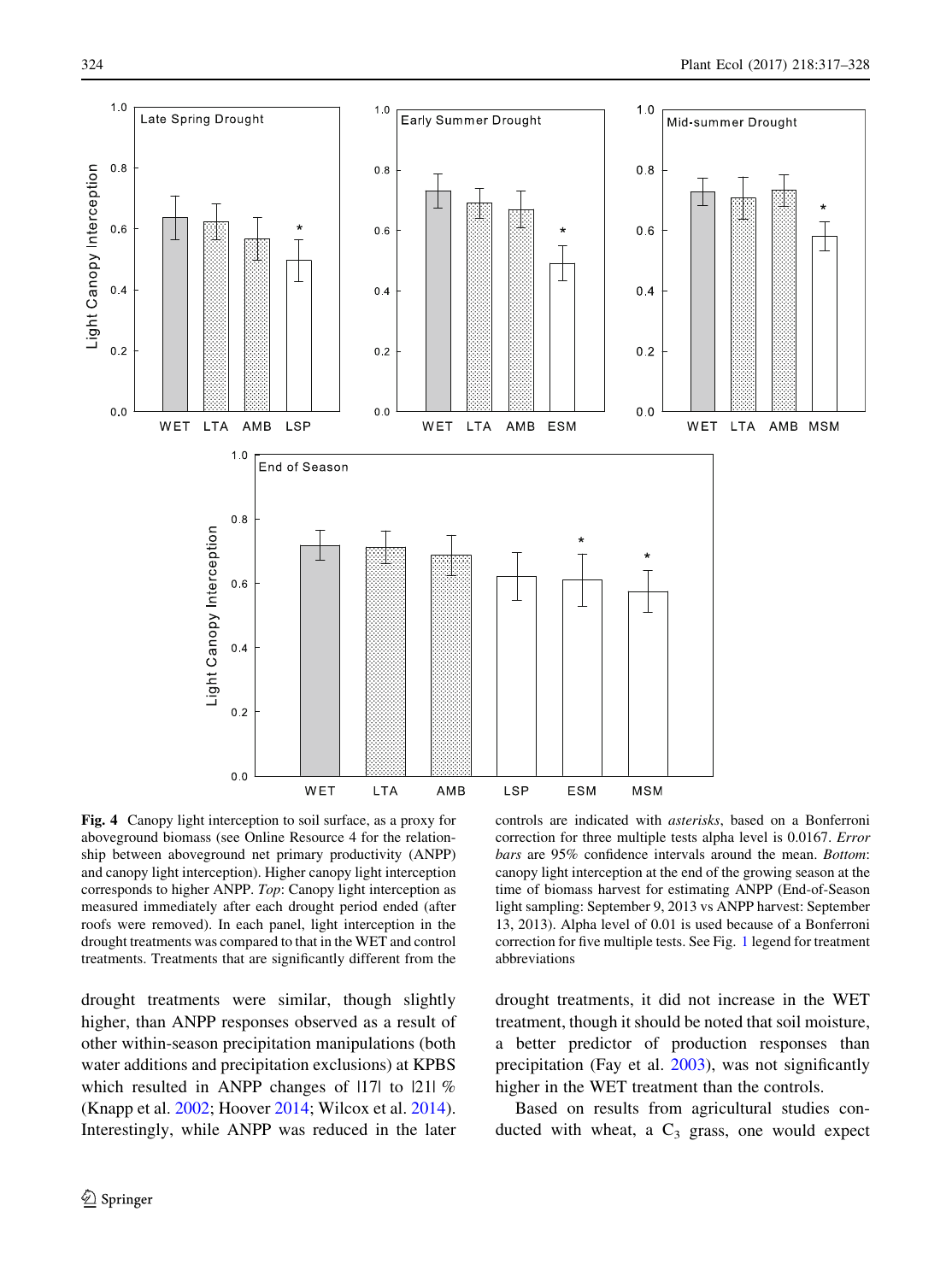spring droughts to have the least influence on final biomass (Simane et al. [1993](#page-11-0); Hafid et al. [1998](#page-10-0)). However, Bates et al. [\(2006](#page-9-0)), in one of the few studies manipulating drought timing in a natural setting, found that early-season drought in a cool season  $(C_3)$ grassland did cause a biomass reduction. Our results from a native,  $C_4$  grassland better match the findings from the agricultural system. ANPP in the three drought treatments progressively decreased from LSP, ESM, to MSM, though only the ESM and MSM drought had significantly lower ANPP than the controls. In addition, using light canopy interception as a proxy for ANPP, we found that even directly after the LSP drought, there was a less pronounced reduction in canopy structure as compared to the reductions later observed after the ESM and MSM droughts indicating that the LSP drought affected growth dynamics the least. Hafid et al. ([1998\)](#page-10-0) also found that early-season drought caused the least amount of leaf area reduction compared to later droughts in their study of wheat. From our data it is not clear why leaf area should be maintained in early but not later drought periods. We predicted that a reduced response to drought in the late spring would be the result of sustained high soil moisture levels from winter; however, soil moisture was similar across all drought periods, so it is unlikely that differences in soil moisture would be driving this difference.

Droughts early in the growing season may have reduced impacts on productivity in tallgrass prairies because there is still ample time for plants to recover and produce more biomass. The tallgrass ecosystem has a long history of drought (Knapp et al. [1998](#page-10-0); Forman et al. [2001\)](#page-10-0) and its species may be well adapted to cope with periodic drought. Droughtresistant plants tend to display plasticity in timing of growth, demonstrating the ability to grow slowly when conditions are poor and resume rapid growth when conditions improve (Simane et al. [1993\)](#page-11-0). Rapid growth rates in favorable periods have been found to positively correlate with the ability to maintain leaf area during unfavorable periods (Hafid et al. [1998\)](#page-10-0).

We expected the early summer drought to have a greater effect on production than the mid-summer drought because most species would have completed the majority of their growth by mid-summer (July) in this system (Paruelo and Lauenroth [1995;](#page-11-0) Briggs and Knapp [2001](#page-9-0)). However, we found that the midsummer drought was actually the most severe in terms of biomass reduction. A companion study conducted at the same time and in the same plots as the present study (Dietrich and Smith [2016\)](#page-10-0) indicates that most of the reduction in productivity in this experiment was due to the failure of Andropogon gerardii to flower, indicating that the mid-season drought may have occurred during a critical period for determining flowering in this species. A. *gerardii* is a dominant species in this grassland, comprising up to 70% of the total biomass in burned sites at Konza Prairie (Knapp et al. [1998\)](#page-10-0). As the dominant grass in this grassland, A. gerardii can exert disproportionate influence over total ecosystem response (Smith and Knapp [2003\)](#page-11-0) perhaps explaining why ANPP as a whole was reduced by later season droughts, even though  $C_4$  grasses as a whole,  $C_3$  graminoids and forbs/woody species as functional types did not have significant reductions in aboveground biomass.

We detected no response in BNPP to the imposed precipitation treatments, consistent with some past studies in grasslands (Sindhøj et al. [2000](#page-11-0); Gill et al. [2002;](#page-10-0) Byrne et al. [2013](#page-9-0)) but in contrast to others (Frank [2007](#page-10-0); Wu et al. [2011](#page-11-0); Evans and Burke [2013](#page-10-0); Kang et al. [2013\)](#page-10-0) including some in tallgrass prairie (Xu et al. [2012](#page-11-0), [2013;](#page-11-0) Wilcox et al. [2014](#page-11-0)). However, most of these studies augmented or decreased precipitation by  $>50\%$ , so perhaps, the more modest precipitation alterations in our experiment were not sufficient to trigger a belowground response. This is supported at least in part by the fact that we did not find significant soil moisture differences between the controls and the wet treatment. Another reason we may not have found a belowground response to our experimental alterations is that we only sampled BNPP to 15 cm. Although 50–65% of root biomass is captured by measuring the 0–15 cm soil layer (Wilcox et al. [2014](#page-11-0)), differential root growth at deeper depths between drought and control treatments (Sindhøj et al. [2000:](#page-11-0) Derner et al. [2003\)](#page-10-0) could not be accounted for in this study. Due to the non-responsiveness of BNPP to precipitation treatments, NPP was also unaffected by either drought or water addition.

Drought effects may extend beyond the drought period and these are known as legacy effects (Sala et al. [2012](#page-11-0)). Drought timing also may affect the way ecosystem functioning recovers from drought in subsequent years. We found that the mid-summer drought had significantly more soil nitrogen than the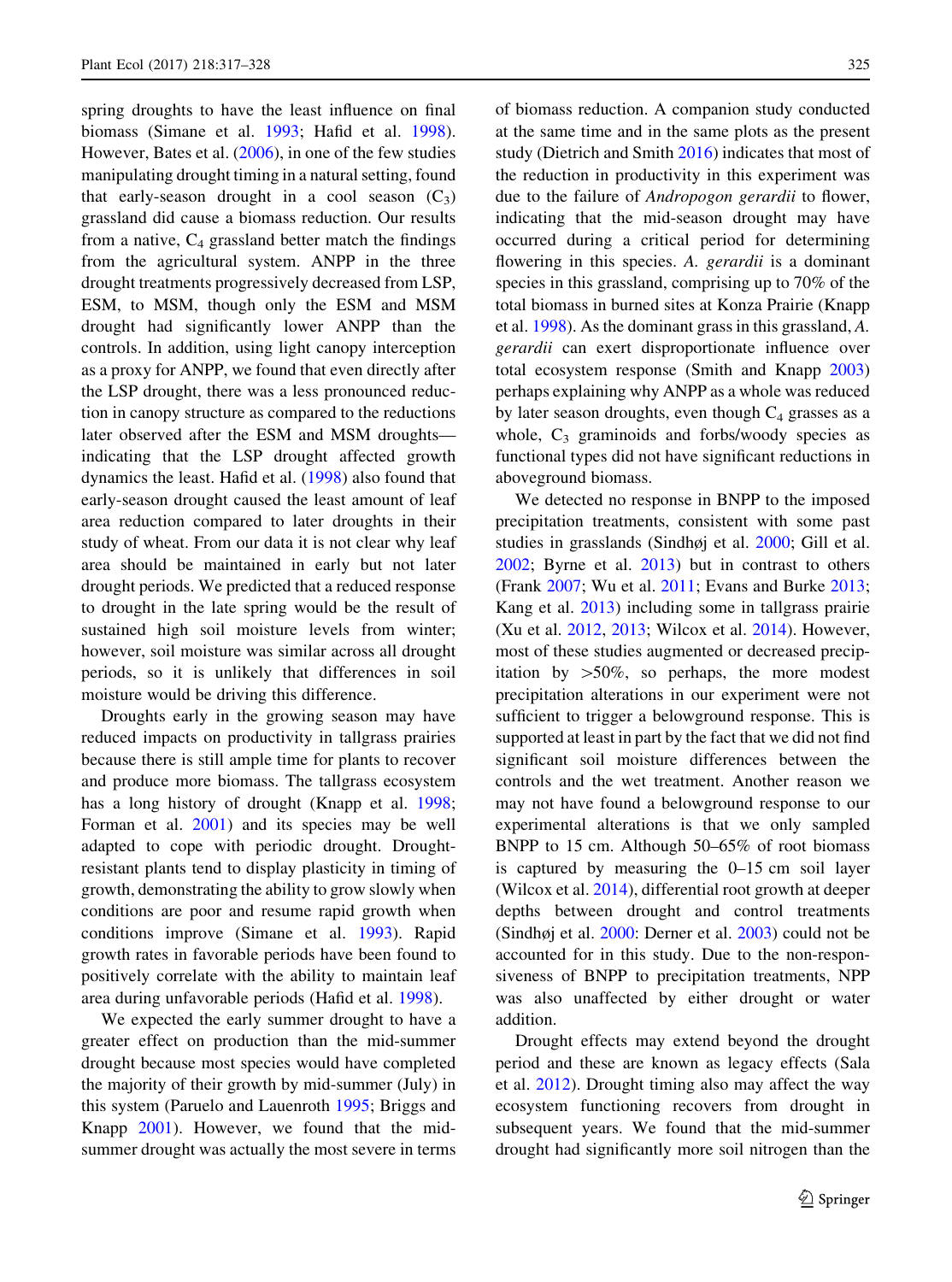<span id="page-9-0"></span>controls, an outcome consistent with the previous research that found reduced plant growth led to nitrogen accumulation (Epstein et al. [1998;](#page-10-0) McCulley et al. [2009](#page-10-0)). Thus, grasslands subjected to midsummer drought could be primed for larger pulses in growth the following year than grasslands experiencing drought earlier in the season (Seastedt and Knapp [1993;](#page-11-0) Blair 1997; de Vries et al. [2012\)](#page-10-0). Available soil nitrogen has been found to increase the year after drought (Seasted and Knapp [1993](#page-11-0); Sala et al. [2012](#page-11-0)) but it is also susceptible to being leached from the system (Evans and Burke [2013](#page-10-0)). How the timing of drought might impact the differences in post-drought nitrogen levels and subsequent ANPP responses is largely unexplored and in need of an additional study.

#### Conclusion

We conclude that the seasonal timing of drought can significantly affect ANPP responses in this grassland, with droughts occurring earlier in the growing season causing less severe reductions in production than those that occur later. This indicates that areas where climate projections predict increased frequency of spring droughts may not see large reductions in aboveground biomass. However, production decreases might be greater than expected if summer droughts become more frequent or severe. Our results, and those of others (Wilcox et al. [2014](#page-11-0)), indicating that ANPP and BNPP respond differently to changes in water availability suggest that these differences should be accounted for in future work modeling ecosystem responses to climate change.

Acknowledgements We would like to thank the many people who have worked at Konza Prairie Biological Station over the years that have made comparison to the long-term record possible, as well at the National Climate Data Center for providing such accessible climate records online. The assistance from the Kansas State Soil Testing Lab was also invaluable. In addition, a large thanks goes out to all those individuals who, through their time and labor, made the present experiment a success: J. O'Malley, L. Baur, M. Johnson, J. Carroll, A. Czerwinski, S. Mackenzie, K. Dennison, M. Merrill, W. Mowll, A. Hoffman, J. Gray, B. Leinwetter, F. Chaves Rodriguez, P. O'Neal, and J. Larkin. Finally, additional thanks go to J. Hoeting for assistance in analyzing our results. Support was provided by the National Science Foundation Konza Long-Term Ecological Research program.

Funding This study was supported in part by funding from the National Science Foundation (NSF) for the Konza Long-Term Ecological Research program and the NSF Macrosystems Biology Program's support of the Extreme Drought in Grasslands Experiment (EDGE) project.

#### Compliance with ethical standards

Conflict of interest The authors declare that they have no conflict of interest.

#### References

- Baer SG, Blair JM, Collins SL, Knapp AK (2003) Soil resources regulate productivity and diversity in newly established tallgrass prairie. Ecology 84:724–735
- Bates JD, Svejcar T, Miller RF, Angell RA (2006) The effects of precipitation timing on sagebrush steppe vegetation. J Arid Environ 64:670–697
- Blair JM (1997) Fire, N availability, and plant response in grasslands: a test of the transient maxima hypothesis. Ecology 78:2359–2368
- Briggs JM (1972-present) Konza prairie fire history. Data code KFH011. [http://www.konza.ksu.edu/knz/pages/data/](http://www.konza.ksu.edu/knz/pages/data/KnzEntity.aspx?id=KFH011) [KnzEntity.aspx?id=KFH011](http://www.konza.ksu.edu/knz/pages/data/KnzEntity.aspx?id=KFH011). Accessed 2013
- Briggs JM (1982-present) Daily weather data. Data code AWE012. [http://www.konza.ksu.edu/knz/pages/data/](http://www.konza.ksu.edu/knz/pages/data/KnzEntity.aspx?id=AGW012) [KnzEntity.aspx?id=AGW012.](http://www.konza.ksu.edu/knz/pages/data/KnzEntity.aspx?id=AGW012) Accessed 2013
- Briggs JM, Knapp AK (1995) Interannual variability in primary production in tallgrass prairie: climate, soil moisture, topographic position, and fire as determinants of aboveground biomass. Am J Bot 82:1024–1030
- Briggs JM, Knapp AK (2001) Determinants of  $C_3$  forb growth and production in a C4 dominated grassland. Plant Ecol 152:93–100
- Byrne KM, Lauenroth WK, Adler PB (2013) Contrasting effects of precipitation manipulations on production in two sites within the central grassland region, USA. Ecosystems 16:1039–1051
- Chen G et al (2012) Drought in the Southern United States over the 20th century: variability and its impacts on terrestrial ecosystem productivity and carbon storage. Clim Chang 114:379–397
- Cherwin K, Knapp A (2012) Unexpected patterns of sensitivity to drought in three semi-arid grasslands. Oecologia 169:845–852
- Chou WW, Silver WL, Jackson RD, Thompson AW, Allen-Diaz B (2008) The sensitivity of annual grassland carbon cycling to the quantity and timing of rainfall. Glob Chang Biol 14:1382–1394
- Christensen JH et al (2007) Regional climate projections In: Solomon S, D. Qin, M. Manning, Z. Chen, M. Marquis, K.B. Averyt, M. Tignor, Miller HL (eds) Climate change 2007: The physical science basis. Contribution of Working Group I to the Fourth Assessment Report of the Intergovernmental Panel on Climate Change. Cambridge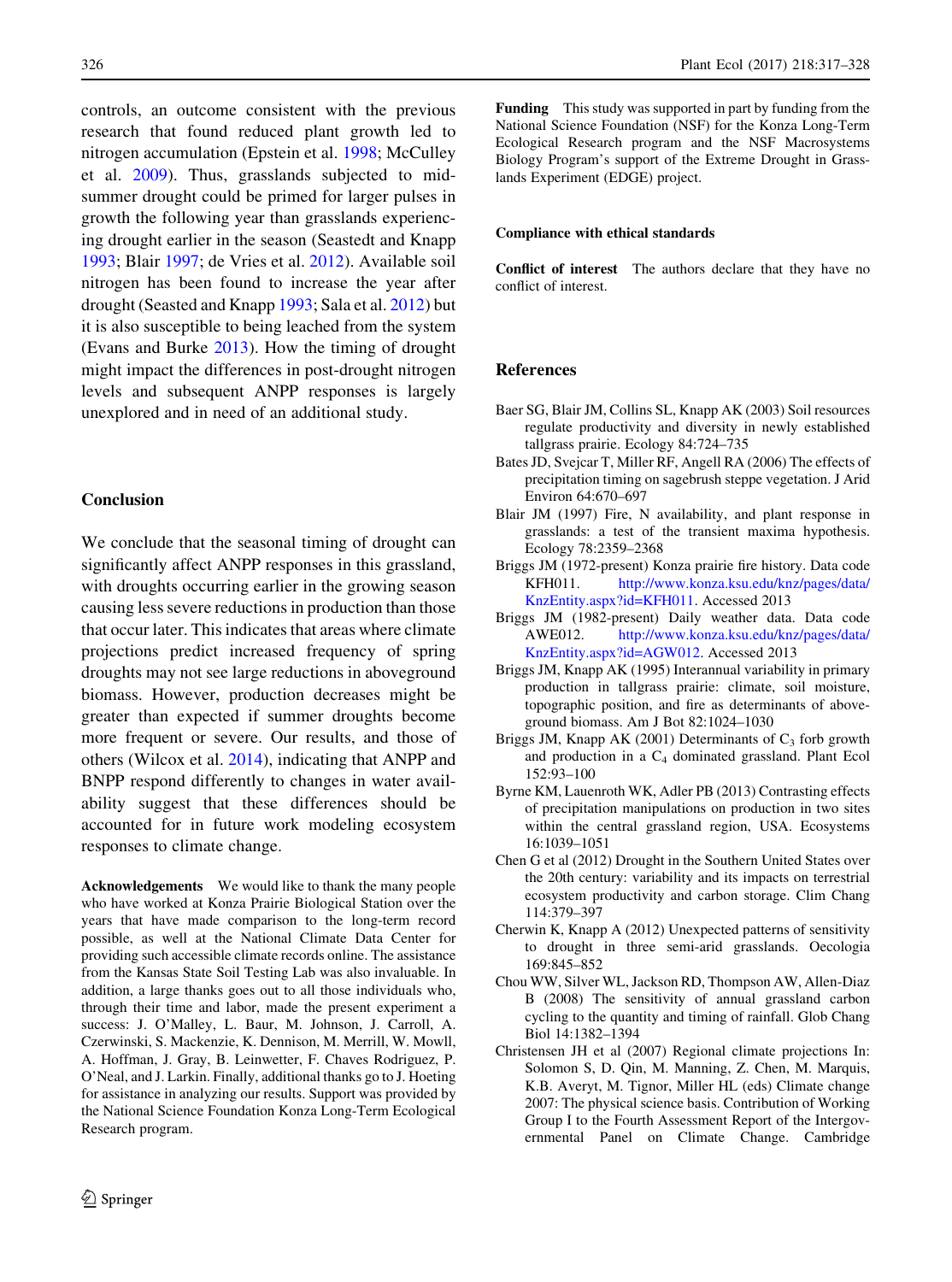<span id="page-10-0"></span>University Press Cambridge, United Kingdom and New York, NY, USA

- de Vries FT, Liiri ME, Bjørnlund L, Setälä HM, Christensen S, Bardgett RD (2012) Legacy effects of drought on plant growth and the soil food web. Oecologia 170:821–833
- Derner JD et al (2003) Above- and below-ground responses of C3–C4 species mixtures to elevated CO2 and soil water availability. Glob Chang Biol 9:452–460
- Dietrich JD, Smith MD (2016) The effect of timing of growing season drought on flowering of a dominant  $C_4$  grass. Oecologia 181(2):391–399
- Dunn OJ (1961) Multiple comparisons among means. J Am Stat Assoc 56:52–64
- Epstein HE, Burke IC, Mosier AR (1998) Plant effects on spatial and temporal patterns of nitrogen cycling in shortgrass steppe. Ecosystems 1:374–385
- Evans SE, Burke IC (2013) Carbon and nitrogen decoupling under an 11-year drought in the shortgrass steppe. Ecosystems 16:20–33
- Fay PA, Carlisle JD, Knapp AK, Blair JM, Collins SL (2003) Productivity responses to altered rainfall patterns in a C4 dominated grassland. Oecologia 137:245–251
- Forman SL, Oglesby R, Webb RS (2001) Temporal and spatial patterns of Holocene dune activity on the Great Plains of North America: megadroughts and climate links. Glob Planet Chang 29:1–29
- Frank DA (2007) Drought effects on above- and belowground production of a grazed temperate grassland ecosystem. Oecologia 152:131–139
- Gamon JA et al (1995) Relationships between NDVI, canopy structure, and photosynthesis in three Californian vegetation types. Ecol Appl 5:28–41
- Gill RA et al (2002) Using simple environmental variables to estimate belowground productivity in grasslands. Global Ecol Biogeogr 11:79–86
- Hafid RE, Smith DH, Karrou M, Samir K (1998) Morphological attributes associated with early-season drought tolerance in spring durum wheat in a Mediterranean environment. Euphytica 101:273–282
- Hayes DC, Seastedt TR (1987) Root dynamics of tallgrass prairie in wet and dry years. Can J Botany 65:787–791
- Heckathorm SA, DeLucia EH (1991) Effect of leaf rolling on gas exchange and leaf temperature of Andropogon gerardii and Spartina pectinata. Bot Gaz 152(3):263–268
- Heim RR (2002) A review of twentieth-century drought indices used in the United States. Bull Am Meteorol Soc 83:1149–1165
- Heitschmidt RK, Vermeire LT (2006) Can abundant summer precipitation counter losses in herbage production caused by spring drought? Rangel Ecol Manag 59:392–399
- Hoover DL (2014) Ecological responses to climate extremes in a mesic grassland. Dissertation, Colorado State University
- Hsu JS, Powell J, Adler PB (2012) Sensitivity of mean annual primary production to precipitation. Glob Chang Biol 18:2246–2255
- Huxman TE et al (2004) Convergence across biomes to a common rain-use efficiency. Nature 425:652–654
- IPCC (2013) Summary for Policymakers. In: Stocker TF, Qin D, Plattner G-K, Tignor M, Allen SK, Boschung J, Nauels A, Xia Y, Bex V, Midgley PM (eds) Climate Change 2013: The physical science basis. Contribution of Working

Group I to the Fifth Assessment Report of the Intergovernmental Panel on Climate Change. Cambridge University Press, Cambridge, United Kingdom and New York, NY, USA

- Ji L, Peters AJ (2003) Assessing vegetation response to drought in the northern Great Plains using vegetation and drought indices. Remote Sens Environ 87:85–98
- Jongen M, Pereira JS, Aires LMI, Pio CA (2011) The effects of drought and timing of precipitation on the inter-annual variation in ecosystem-atmosphere exchange in a Mediterranean grassland. Agr For Meteorol 151:595–606
- Kang M, Dai C, Ji W, Jiang Y, Yuan Z, Chen HYH (2013) Biomass and its allocation in relation to temperature, precipitation, and soil nutrients in Inner Mongolia grasslands, China. PLoS ONE 7:e69561
- Knapp AK, Smith MD (2001) Variation among biomes in temporal dynamics of aboveground primary production. Science 291:481–484
- Knapp AK, Briggs JM, Hartnett DC, Collins SL (eds) (1998) Grassland dynamics: long-term ecological research in tallgrass prairie. Oxford University Press, London
- Knapp AK et al (2002) Rainfall variability, carbon cycling, and plant species diversity in a mesic grassland. Science 298:2202–2205
- Kong DL, Lu XT, Jiang LL, Wu HF, Miao Y, Kardol P (2013) Inter-annual precipitation fluctuations alter the responses of above- and belowground biomass to water and N enrichment. Biogeosciences Discuss 10:13427–13454
- Kunkel KE, Liang X-Z (2004) GCM simulations of the climate in the central United States. J Clim 18:1016–1031
- Kunkel KE et al (2013) Regional climate trends and scenarios for the U.S. National Climate Assessment. Part 4. Climate of the U.S. Great Plains NOAA Technical Report NESM-DIS, U.S. Department of Commerce, Washington DC, USA
- La Pierre KJ (2013) Drivers of grassland community structure and ecosystem function: The role of biotic factors in determining the ecosystem response to alterations in resource availability. Dissertation, Yale University
- La Pierre KJ et al (2011) Explaining temporal variation in above-ground productivity in a mesic grassland: the role of climate and flowering. J Ecol 99:1250–1262
- Lauenroth WK, Sala OE (1992) Long-term forage production of North American shortgrass steppe. Ecol Appl 2:397–403
- McCulley RL, Burke IC, Lauenroth WK (2009) Conservation of nitrogen increases with precipitation across a major grassland gradient in the Central Great Plains of North America. Oecologia 159(3):571–581
- Meehl GA et al (2006) Climate change projections for the twenty-first century and climate change commitment in the CCSM3. J Clim 19:2597–2616
- Montagnoli A, Terzaghi M, Scippa GS, Chiatante D (2014) Heterorhizy can lead to underestimation of fine-root production when using mesh-based techniques. Acta Oecol 58:84–90
- National Climate Data Center's Global Historical Climatology Network, Manhattan, KS. Stations ID: USC00144972. [http://www.ncdc.noaa.gov/oa/climate/ghcn-daily/index.](http://www.ncdc.noaa.gov/oa/climate/ghcn-daily/index.php) [php](http://www.ncdc.noaa.gov/oa/climate/ghcn-daily/index.php). Accessed 2012
- Olsen JT, Caudle KL, Johnson LC, Saer SG, Maricle BR (2013) Environmental and genetic variation in leaf anatomy